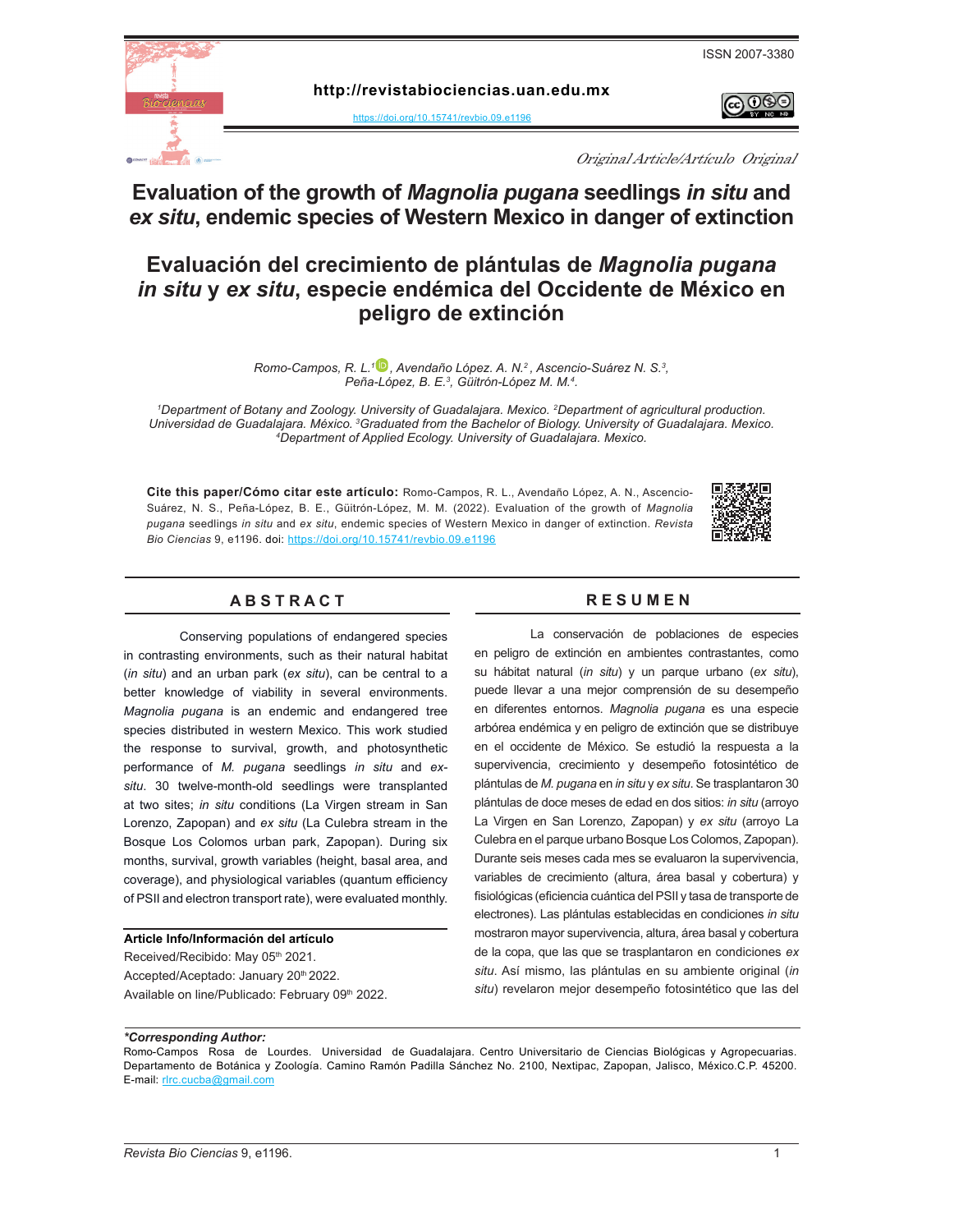

The seedlings established under *in situ* conditions showed greater survival, height, basal area, and crown cover than those transplanted below *ex situ* conditions. Likewise, the seedlings in their original environment (*in situ*) revealed better photosynthetic performance than those of the Bosque Los Colomos urban park (*ex situ*). Conservation and restoration actions for *M. pugana* populations should be focused on their native distribution. These studies contribute to the investigation of actions to protect and conserve endangered species.

# **K E Y W O R D S**

Growth, *ex situ*, *in situ*, *Magnolia pugana*, seedlings, conservation.

#### **Introduction**

One of the most important aspects of successful regeneration of plant populations is seedling growth, which is key to community dynamics (Kitajima & Fenner, 2000). The establishment of plants in contrasting environments can lead to a better understanding of the ability of threatened endemic species to adapt to different environments and contribute to population restoration (Li & Pritchard, 2009; Mendoza *et al.*, 2009).

The establishment of plants in areas different from their natural habitat can be a limitation for their survival, growth, and development (Quintana-Ascencio *et al.,* 2004; Restrepo & Cardona, 2011). For example, García-Castro *et al*. (2017), evaluated in *Magnolia pugana* seedlings the effect of light, fertility, and seed origin on the relative growth rate and its components, reporting diverse morphological and physiological differences, making it possible to adapt to diverse environments.

Chlorophyll fluorescence is a useful tool to assess the tolerance of plants in different environments (Ashraf & Harris, 2013). Plants of the same species could show different photosynthetic responses to environmental variables, for example, Navarro *et al*. (2010) found differences in the response of chlorophyll fluorescence to water stress in *Pinus halepensis*. Likewise, research

parque urbano Bosque Los Colomos (*ex situ*). Las acciones de conservación y restauración de las poblaciones de *M. pugana* deberían estar enfocadas a su área nativa de distribución. Estos estudios contribuyen en la investigación de acciones para proteger y conservar especies en peligro de extinción.

### **P A L A B R A S C L A V E**

Crecimiento, *ex situ*, *in situ*, *Magnolia pugana*, plántulas, conservación.

#### **Introducción**

Uno de los aspectos más importantes para el éxito en la regeneración de las poblaciones vegetales es el crecimiento de las plántulas, que es clave en la dinámica de las comunidades (Kitajima & Fenner, 2000). El establecimiento de plantas en ambientes contrastantes puede llevar a una mejor comprensión de la capacidad de especies endémicas amenazadas para adaptarse a diferentes entornos y contribuir a la restauración de sus poblaciones (Li & Pritchard, 2009; Mendoza *et al.*, 2009).

El establecimiento de plantas en áreas diferentes a su hábitat natural puede ser una limitación para su supervivencia, crecimiento y desarrollo (Quintana-Ascencio *et al.*, 2004; Restrepo & Cardona, 2011). Por ejemplo, García-Castro *et al.* (2017), evaluaron en plántulas de *Magnolia pugana* el efecto de la luz, fertilidad y origen de la semilla sobre la tasa de crecimiento relativo y sus componentes, donde encontraron que hubo diferencias morfológicas y fisiológicas con las que podrían adaptarse a diferentes ambientes.

La fluorescencia de la clorofila es una herramienta útil para valorar la tolerancia de las plantas en diferentes ambientes (Ashraf & Harris, 2013) Plantas de la misma especie podrían mostrar respuestas fotosintéticas diferentes a variables ambientales, por ejemplo, Navarro *et al.* (2010) encontraron diferencias en la respuesta de la fluorescencia de la clorofila al estrés hídrico en *Pinus halepensis*. Así mismo, investigaciones en adultos de *Quercus mongolica* Fisch. ex Ledeb, provenientes de dos poblaciones distintas mostraron diferencias al analizar la eficiencia cuántica del PSII ( $\phi_{PSII}$ ) y la tasa de transferencia de electrones (Zhang *et al.*, 2005).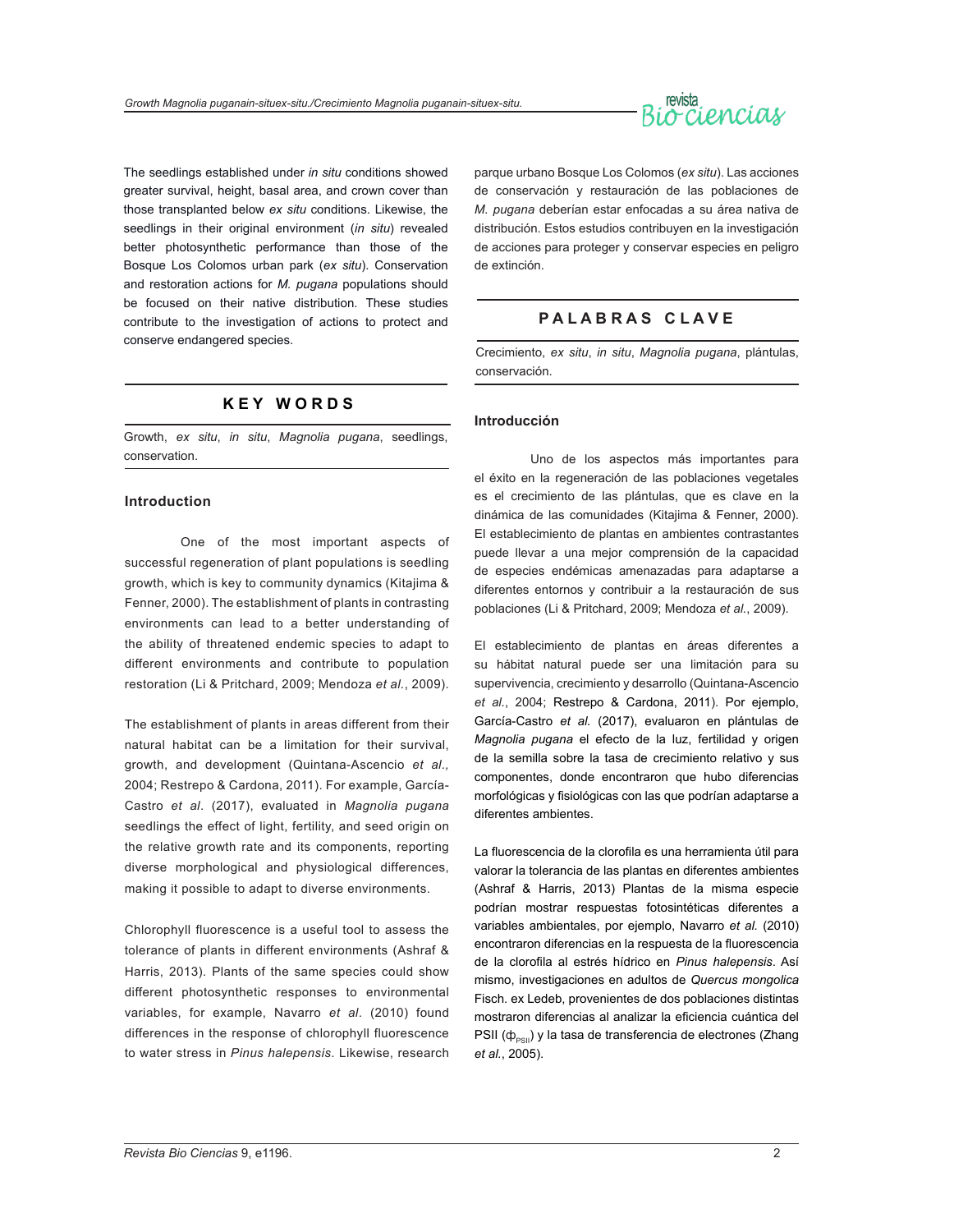

on adults of *Quercus mongolica* Fisch. ex Ledeb, from two different populations, showed differences when analyzing PSII quantum efficiency (фPSII) and electron transfer rate (Zhang *et al.,* 2005).

The Sierra Madre Occidental is a mountainous complex that extends almost from the border with the United States to northern Jalisco (González-Elizondo *et al.*, 2012), besides one of the most important regions in terms of floristic richness (Rzedowski, 1978). This is a transitional zone between the Nearctic and Neotropical kingdoms with a high diversity of species and endemism, including the Magnoliaceae family (Vázquez-García *et al*., 2002).

*Magnolia pugana* (H. H. Iltis & A. Vázquez) A. Vázquez & Carvajal, known regionally as "almacasusco", is an evergreen tree between 10 and 20 m tall that grows along the banks of streams tributary to the Santiago River, forms part of the vegetation community of gallery forests (Vázquez-García *et al*., 2002), and is endemic to central Jalisco and southern Zacatecas. The fragmentation of its habitat due to extensive cattle ranching and forest use for furniture manufacturing has caused a decline in its populations, therefore, the population is at serious risk of extinction (Cicuzza *et al.,* 2007). Due to its restricted distribution and populations with few individuals, factors such as inbreeding and genetic drift could promote extinction scenarios (Vázquez-García *et al.,* 2002; Muñiz-Castro *et al*., 2021). In addition, Jacobo-Pereira *et al.* (2016) found restrictions in seed dispersal due to low viability and dormancy mechanisms.

Repopulation of endangered species is crucial for the rescue and conservation of vulnerable populations (Dawson *et al.,* 2013). The restoration of *M. pugana* populations is important due to the critical state of its populations caused by habitat loss and low numbers of individuals (Muñiz-Castro *et al.,* 2021). The comparison of the growth and physiological performance of this species in areas outside its range and in its original habitat could provide new knowledge for its conservation. There are no studies of the growth of *M. pugana in situ* and *ex situ*  conditions, which would provide essential information for the development of programs and activities for the restoration of its populations. This work aimed to evaluate the growth and chlorophyll fluorescence of *Magnolia pugana* seedlings in two contrasting habitats: *in situ* (original habitat) and *ex situ* (urban park).

La Sierra Madre Occidental es un complejo montañoso que se extiende casi desde la frontera con Estados Unidos hasta el Norte de Jalisco (González-Elizondo *et al.,* 2012), además es una de las regiones más importantes en riqueza florística (Rzedowski, 1978). Esta es una zona transicional entre los reinos Neártico y Neotropical que posee alta diversidad de especies y endemismos entre las cuales está la familia Magnoliaceae (Vázquez-García *et al*., 2002).

*Magnolia pugana* (H. H. Iltis & A. Vázquez) A. Vázquez & Carvajal, conocido regionalmente como "almacasusco", es un árbol perennifolio de entre 10 y 20 m de altura, que crece en bordes de arroyos tributarios del Río Santiago, forma parte de la comunidad vegetal de los bosques de galería (Vázquez-García *et al*., 2002), y es endémico del centro de Jalisco y sur de Zacatecas. La fragmentación de su hábitat por la ganadería extensiva y el aprovechamiento forestal para la fabricación de muebles, han provocado el descenso de sus poblaciones, por lo que está en grave riesgo de desaparición (Cicuzza *et al.*, 2007), debido a su distribución restringida y a poblaciones con pocos individuos, factores como la endogamia y la deriva genética podrían favorecer escenarios de extinción (Vázquez-García *et al*., 2002, Muñiz-Castro *et al*., 2021). Aunado a lo anterior Jacobo-Pereira *et al.* (2016) encontraron restricciones en la dispersión de las semillas por su baja viabilidad y mecanismos de latencia.

La repoblación de especies en peligro de extinción es crucial para el rescate y conservación de poblaciones vulnerables (Dawson *et al.*, 2013). La restauración de poblaciones de *M. pugana* es importante debido al estado crítico en que se encuentran sus poblaciones por la pérdida de su hábitat y bajo número de individuos (Muñiz-Castro *et al*., 2021). La comparación del crecimiento y desempeño fisiológico de dicha especie en zonas fuera de su área de distribución y en su hábitat original, podría proveer nuevos conocimientos para su conservación. No hay estudios del crecimiento de *M. pugana* en condiciones *in situ* y *ex situ*, lo que aportarían importantes conocimientos para la elaboración de programas y actividades de restauración de sus poblaciones. El objetivo de este trabajo fue evaluar el crecimiento y fluorescencia de la clorofila en plántulas de *Magnolia pugana* en dos hábitats contrastantes: *in situ* (hábitat original) y *ex situ* (parque urbano).

#### **Metodología**

#### **Área de estudio**

El sitio *in situ* se ubicó en San Lorenzo (SL) en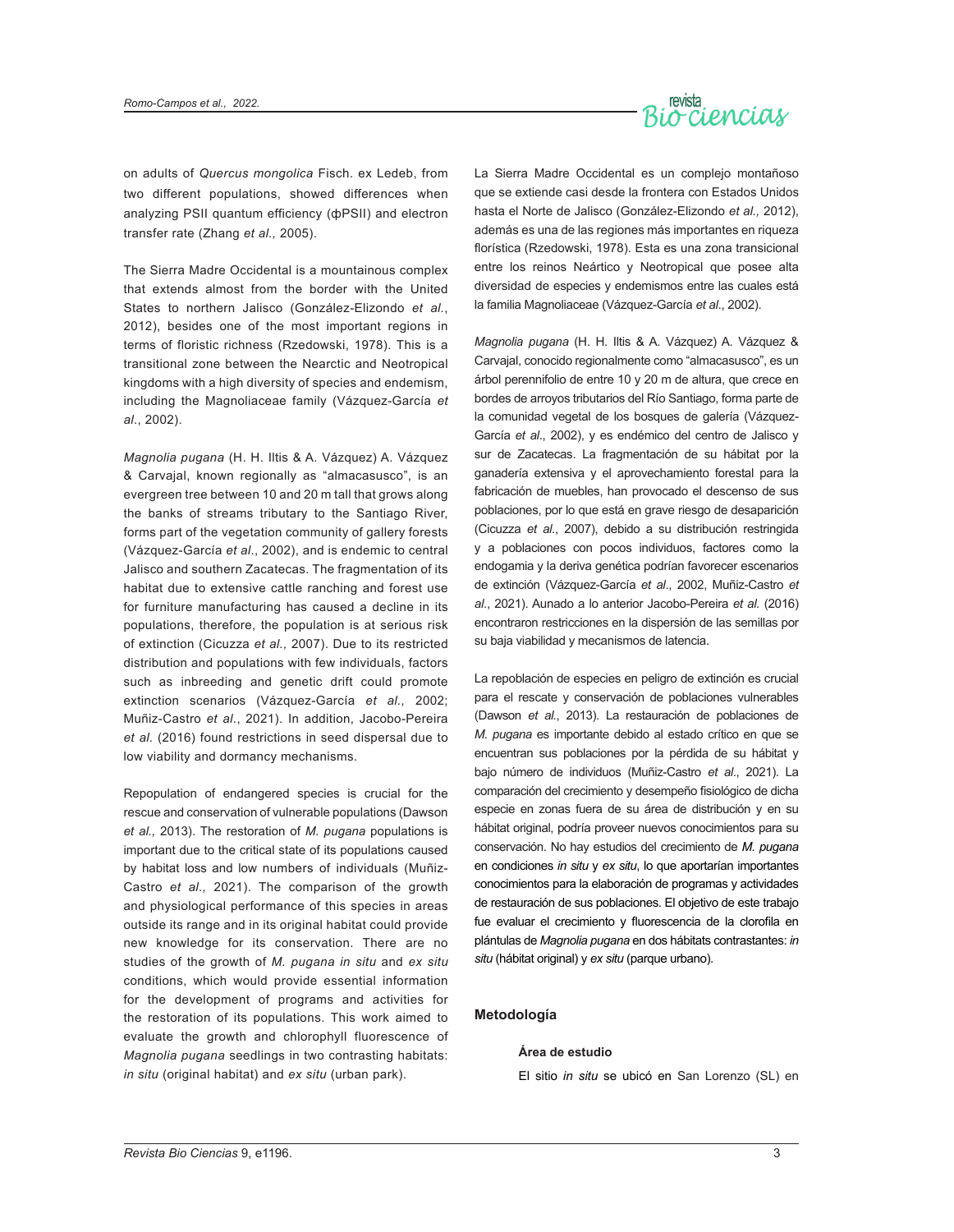# revista<br>Biocciencias

#### **Methodology**

#### **Study area**

The *in situ* site was located in San Lorenzo (SL) in the municipality of Zapopan, Jalisco, located 8 kilometers from the community of Santa Lucia between 103°33'13.82" W, 20°49'12.28" N, at an altitude of 1467 meters. Most of the soils come from the Tertiary and Quaternary periods, rich in compounds such as volcanic rocks, basalt, and tuff. The dominant soils belong to the Eutrous Regosol and Haplic Feozem type, which are characterized by a sandy texture, and poor in organic matter. (INEGI, 1981). Soil use is agricultural and forestry. Most of the land is owned by smallholders, followed by ejido and communal land (INEGI, 1981). The average annual temperature is 20.6°C. The average minimum and maximum temperatures are 8.2°C and 33.4°C in January and May, respectively. The average annual precipitation is 999.3 millimeters (Ruiz *et al.,* 2012). The riparian forest is the natural habitat of *M. pugana*, which is accompanied by tree species: *Litsea glaucescens* Kunth, *Taxodium mucronatum* Ten, *Piper hispidum* Kunth, *Piper jaliscanum* S. Watson, *Ficus insipida* Willd., and *Aphananthe monoica* (Hemsl.) J.-F. Leroy (Acevedo-Rosas *et al.*, 2008), which on average have heights between 18 and 25 m in height, shrubs of 2 to 4 m in height are also found.

The *ex situ* site was established in an urban area with the category of Municipal Hydrological Protection Area called "Bosque Los Colomos" (BLC), located northeast of the city of Guadalajara, Jalisco, Mexico (González-Hernández *et al.,* 2015). It has an area of approximately 90 hectares and its coordinates are 20°42'38" N, 103°24'12" W and 20°42'07" N, 103°23'26" W; the altitude is 1556 meters. The soil is Regosol Eutric with little development with a coarse texture and poor in organic matter. The climate is semi-warm sub-humid [(A)C(w1) (w)] with rainfall in summer, with annual precipitation of 976.5 millimeters and a mean annual temperature of 19.5 °C (Loza-Ramírez & González-Salazar, 2009). The vegetation structure is mainly composed of trees 15 to 20 m tall and shrubs 2 to 5 m tall. The main established native species are: *Pinus ayacahuite* C. Ehrenb. ex Schltdl., *P. devoniana* Lindl., *P. douglasiana* Martínez, *P. maximartinezii* Rzed., *P. oocarpa* Schiede ex Schltdl., *P. patula* Schltdl. & Cham., *P. tenuifolia* Salisb. However, secondary vegetation and introduced species are also found: *Casuarina cunnighamiana* Miq., *C. equisetifolia*

el municipio de Zapopan, Jalisco, situado a 8 kilómetros de la comunidad de Santa Lucia entre 103°33'13.82" O, 20°49'12.28" N, a una altitud de 1467 metros. La mayor parte de los suelos proviene del período terciario y cuaternario, ricos en compuestos como rocas volcánicas, basalto y toba. Los suelos dominantes pertenecen al tipo Regosol Eútrico y Feozem Háplico, los cuales se caracterizan por una textura arenosa, y pobres en materia orgánica. (INEGI, 1981). El uso del suelo es agropecuario y forestal. La tenencia de la tierra en su mayoría corresponde a la pequeña propiedad, siguiendo la ejidal y la comunal (INEGI, 1981). El clima es semicálido subhúmedo con lluvias en verano, la temperatura media anual es de 20.6 °C, la temperatura mínima y máxima promedio corresponden a los meses de enero y mayo con 8.2 °C y 33.4 °C, respectivamente. La precipitación promedio anual es de 999.3 milímetros (Ruiz *et al.*, 2012). El bosque ripario es el hábitat natural de *M. pugana*, que es acompañada de especies arbóreas: *Litsea glaucescens* Kunth, *Taxodium mucronatum* Ten, *Piper hispidum* Kunth, *Piper jaliscanum*  S. Watson*, Ficus insipida* Willd., y *Aphananthe monoica* (Hemsl.) J.-F. Leroy (Acevedo-Rosas *et al.,* 2008), que en promedio tienen alturas entre 18 y 25 m de altura, también se encuentran arbustos de 2 a 4 m de altura.

El sitio *ex situ* se estableció en un área urbana con categoría de Área Municipal de Protección Hidrológica llamada "Bosque Los Colomos" (BLC), localizada al noreste de la ciudad de Guadalajara, Jalisco, México (González-Hernández *et al.*, 2015). Tiene una superficie de aproximadamente 90 hectáreas y sus coordenadas son 20°42'38" N, 103°24'12" O y 20°42'07" N, 103°23'26" O; la altitud es de 1556 metros. El suelo es Regosol Eútrico con poco desarrollo con textura gruesa y pobres en materia en orgánica. El clima es semicálido subhúmedo [(A)C(w1) (w)] con lluvias en verano, con una precipitación anual de 976.5 milímetros y una temperatura media anual de 19.5 °C (Loza-Ramírez & González-Salazar, 2009). La estructura de la vegetación está compuesta principalmente por árboles de 15 a 20 m de altura y arbustos de 2 a 5 m de altura. Las principales especies nativas establecidas son: *Pinus ayacahuite* C. Ehrenb. ex Schltdl., *P. devoniana* Lindl., *P. douglasiana* Martínez, *P. maximartinezii* Rzed., *P. oocarpa*  Schiede ex Schltdl., *P. patula* Schltdl. & Cham., *P. tenuifolia*  Salisb. Sin embargo, también se encuentra vegetación secundaria y especies introducidas: *Casuarina cunnighamiana*  Miq., *C. equisetifolia* L., *Eucalyptus camaldulensis* Dehnh., *E. citrinoides* Benth., *E. globulosus* St.-Lag., y *E. robusta* Sm. (Jara-Arce & Orendain-Díaz, 2009).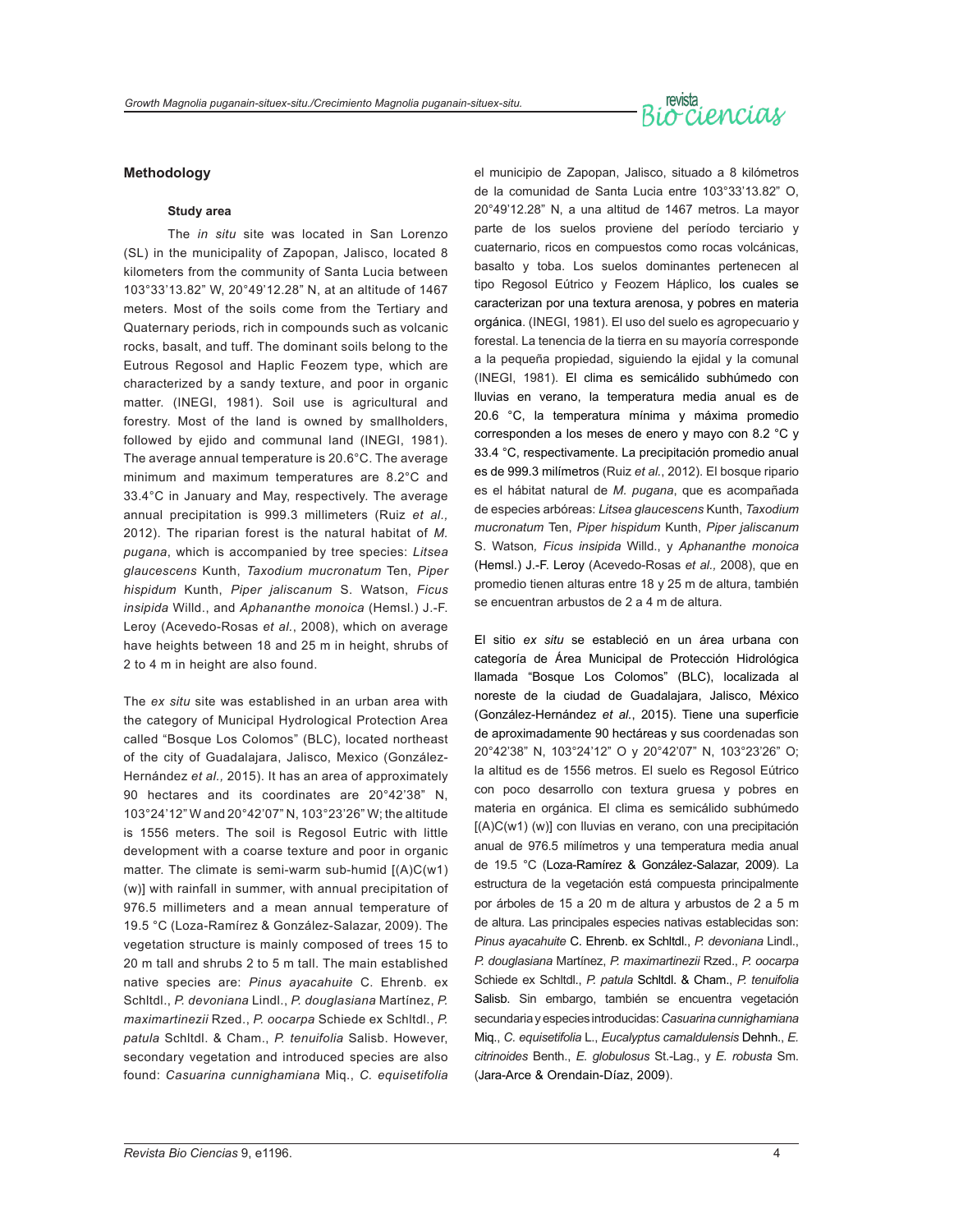

L., *Eucalyptus camaldulensis* Dehnh., *E. citrinoides* Benth., *E. globulosus* St.-Lag., and *E. robusta* Sm. (Jara-Arce & Orendain-Díaz, 2009).

#### **Seed collection and seedling growth in the greenhouse**

In April 2015, seeds of at least 10 adult individuals of *Magnolia pugana* were collected at the San Nicolas locality (20° 48'53.2" N and 103° 34'49. 8" W), germination and seedling growth were carried out in a greenhouse located at the Centro Universitario de Ciencias Biológicas y Agropecuarias (20° 44'53.6" N and 103ᵒ 30'52.2" W) following the methodology applied by García-Castro *et al.* (2018).

In July 2015, 60 twelve-month-old *M. pugana* seedlings, ranging from 15 to 25 centimeters in height, were established approximately three meters apart between individuals and 1.5 meters from the margin of each stream. Thirty seedlings were transplanted in La Virgen stream in San Lorenzo (*in situ*) and 30 seedlings were transplanted in Bosque Los Colomos (*ex situ*) on La Culebra stream (Fig. 1a). Both sites are devoid of tree and shrub vegetation, the vegetation was removed approximately 20 years ago for agricultural activities in SL and the BLC for recreational activities. During the recording of the variables, herbaceous vegetation was kept free around the seedlings.

To assess environmental conditions at the beginning and end of the work in both sites; temperature, and water vapor pressure deficit were measured, using with HOBO electronic devices (H08-004-002, Onset Computer Corporation, Massachusetts, USA), and photosynthesis photon flux density (DFFF) with a Quantum LI-COR LI-250; at the SL site (*in situ*) the temperature was 26.  $1 \pm 0.6$  °C, vapor pressure deficit  $2.3 \pm 0.13$  MPa; and at the BLC site (*ex situ*) the temperature was 29.7 ± 1.1 °C, vapor pressure deficit 2.4 ± 0.3 MPa.

#### **Response variables**

From October 2016 through March 2017, each month in both study sites (SL and BLC), survival was assessed by counting live and dead seedlings. Stem length (cm), stem base diameter (mm) (with a Mitutoyo Absolute digital vernier), and canopy cover (recorded with the length of the two perpendicular axes to estimate the horizontal projection of cover) were also measured according to the ellipse area formula (Mueller-Dombois & Ellenberg, 1974). Chlorophyll fluorescence was assessed in the last month

#### **Colecta de semillas y crecimiento de plántulas en invernadero**

En abril de 2015 se colectaron semillas de por lo menos 10 individuos adultos de *Magnolia pugana* en la localidad San Nicolás (20ᵒ 48´53.2" N y 103ᵒ 34´49.8" O), la germinación y el crecimiento de las plántulas se llevó a cabo en un invernadero ubicado en el Centro Universitario de Ciencias Biológicas y Agropecuarias (20ᵒ 44´53.6" N y 103ᵒ 30´52.2" O) de acuerdo con la metodología aplicada por García-Castro *et al*., (2017).

En julio de 2015, 60 plántulas de *M. pugana* de doce meses de edad, de entre 15 y 25 centímetros de altura, fueron establecidas aproximadamente con tres metros de separación entre individuos y a 1.5 metros del margen de cada arroyo. 30 plántulas fueron trasplantadas en el arroyo La Virgen, en San Lorenzo (*in situ*) y 30 plántulas en el Bosque Los Colomos (*ex situ*) sobre el arroyo La Culebra (Fig.1a). Ambos sitios están desprovistos de vegetación arbórea y arbustiva, la vegetación fue eliminada hace aproximadamente 20 años para realizar actividades agropecuarias en SL y en el BLC para actividades recreativas. Durante el registro de las variables se mantuvo libre de herbáceas alrededor de las plántulas.

Para conocer las condiciones ambientales en cada sitio se midieron al inicio y al final del trabajo la temperatura, el déficit de presión de vapor del agua con dispositivos electrónicos HOBO (H08-004-002, Onset Computer Corporation, Massachusetts, USA), y la densidad del flujo de fotones de la fotosíntesis (DFFF) con un Quantum LI-COR LI-250; en el sitio SL (*in situ*) la temperatura fue de  $26.1 \pm 0.6$  °C, el déficit de presión de vapor  $2.3 \pm 0.13$  MPa; y en el sitio BLC (*ex situ*) la temperatura fue de 29.7 ± 1.1 ᵒC, el déficit de presión de vapor 2.4 ± 0.3 MPa.

#### **Variables de respuesta**

Desde octubre de 2016 y hasta marzo de 2017, cada mes se evaluaron en cada uno de los sitios de estudio (SL y BLC) la supervivencia mediante el conteo de plántulas vivas y muertas. También se midió la longitud del tallo (cm), el diámetro de la base del tallo (mm) (con un vernier digital Mitutoyo Absolute) y la cobertura de la copa (se registró con la longitud de los dos ejes perpendiculares para estimar la proyección horizontal de la cobertura) de acuerdo con la fórmula del área de la elipse (Mueller-Dombois & Ellenberg, 1974).

La fluorescencia de la clorofila se evaluó el último mes (enero de 2017) con un analizador de fluorescencia portátil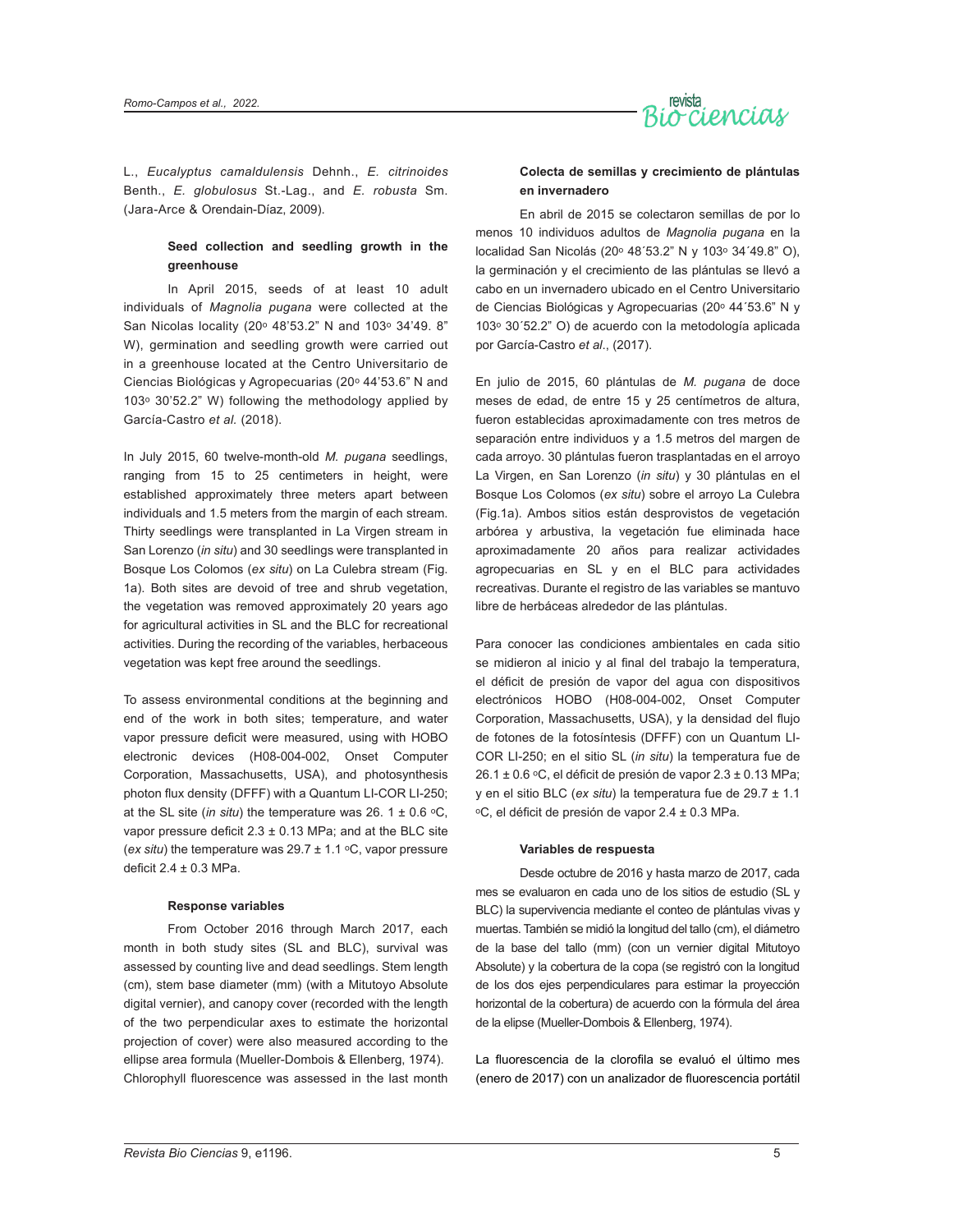# revista<br>Biorciencial

(January 2017) with a portable fluorescence analyzer (Mini-PAM, Photosynthesis Yield Analyzer, Walz, Effeltrich, Germany). Every two hours from 08:00 to 17:00 hours in seven seedlings per site (SL and BLC), the effective quantum yield of photosystem II ( $\Phi_{\text{p}}$ ) was estimated in a light-adapted sample with the following formula:  $\Phi_{\text{PSII}}$  =  $(F_m^* - F_t)/F_m^*$ , where  $F_m^*$  which is the maximum fluorescence emitted by chlorophyll when a pulse of actinic light is superimposed on light levels and  $\mathsf{F}_\mathsf{t}$  is the chlorophyll fluorescence emitted by plants in a stable phase of illumination (e.g., field light conditions) (Genty *et al.,* 1989). Values for  $\Phi_{PSII}$  range from 0.8 to 0.83 when unstressed plants; these values decrease with increasing environmental stress (Maxwell & Johnson, 2000).

Also, in seven seedlings per site at 5:00 h (pre-dawn), the maximum quantum efficiency of photosystem II (F $_{\rm v}/$ F $_{\rm m}$ ) was measured with the following formula F $_{\rm v}/$ F $_{\rm m}$ = (F<sub>m</sub> -F<sub>0</sub>)/F<sub>m</sub>, where F<sub>v</sub> is the variation of chlorophyll fluorescence of a dark-adapted leaf (F $_{\rm v}$  = F $_{\rm m}$  - F $_{\rm 0})$  and  $F_m$  is the maximum fluorescence of a dark-adapted leaf (Maxwell and Johnson, 2000). The rate of electron transfer (ETR) was estimated with the following formula: ETR=  $\Phi_{PSII}$  × RFA × 0.05 × 0.084, expressed in µmol  $m<sup>-2</sup>$  s<sup>-1</sup>, where 0.5 is the energy distribution factor between photosystem I and photosystem II, and 0.84 is a standard factor of light absorbed by photosynthetic tissue (Ehleringer, 1981).

#### **Experimental design and statistical analysis**

The experimental design was completely randomized with two treatments: *in situ* (SL) and *ex situ* (BLC) with 30 seedlings (replicates) for each site. Survival was recorded and analyzed with the *X*2 test, considering the number of dead and live seedlings as a column factor and the site as a row factor. Stem basal area (mm) ( $n = 60$ ) was analyzed with repeated measures ANOVA to evaluate the effect of site and time (month of sampling). The assumptions of normality and homogeneity of variance were tested prior to the analyses. Tukey's multiple comparison test ( $\alpha$  = 0.05) was used to identify differences between sites. Canopy cover and stem length variables were analyzed using Friedman's test with repeated measures due to the lack of normality and homoscedasticity ( $n = 60$ ).

Photosystem II effective quantum yield  $\Phi_{\text{pen}}$  (µmol m<sup>-2</sup> s<sup>-1</sup>), photosystem II maximum quantum efficiency (F $\rm _v$ F $_{\rm m}$ ) (µmol  $m<sup>-2</sup> s<sup>-1</sup>$ ) and electron transfer rate (ETR, µmol  $m<sup>-2</sup> s<sup>-1</sup>$ ) were

(Mini-PAM, Photosynthesis Yield Analyzer, Walz, Effeltrich, Alemania). Cada dos horas desde las 08:00 a 17:00 horas en siete plántulas por sitio (SL y BLC), se estimó el rendimiento cuántico efectivo del fotosistema II ( $\Phi_{\text{rel}}$ ) en una muestra adaptada a la luz con la siguiente fórmula:  $φ_{PSII}$  = (F'<sub>*m*</sub> - F<sub>t</sub>)/ F'<sub>*m*</sub>, donde F'<sub>*m*</sub> que es la fluorescencia máxima emitida por la clorofila cuando un pulso de luz actínica se superpone a los niveles de luz y F, es la fluorescencia de la clorofila emitida por las plantas en fase estable de iluminación (por ejemplo, condiciones de luz en campo) (Genty *et al.*, 1989). Los valores para Φ<sub>psu</sub> varían entre 0.8 y 0.83 cuando las plantas no tienen estrés; estos valores disminuyen cuando se incrementa el estrés ambiental (Maxwell & Johnson, 2000).

También en siete plántulas por sitio a las 5:00 horas (preamanecer) se midió la eficiencia cuántica máxima del fotosistema II (F*<sup>v</sup> /*F*m*) con la siguiente fórmula F*<sup>v</sup> /*F*m = (*F*<sup>m</sup> -*F*<sup>0</sup> )/*F*m,* donde F*<sup>v</sup>* es la variación de la fluorescencia de la clorofila de una hoja adaptada a la oscuridad (F*<sup>v</sup> =* F*m -* F*0* ) y F*m* es la fluorescencia máxima de una hoja adaptada a la oscuridad (Maxwell & Johnson, 2000). La tasa de transferencia de electrones (ETR) se estimó con la siguiente fórmula: ETR=  $\Phi_{PSI}$  × RFA × 0.05 × 0.084, expresado en μmol m-<sup>2</sup> s-1 , donde 0.5 es el factor de distribución de la energía entre el fotosistema I y el fotosistema II, y 0.84 es un factor estándar de la luz absorbida por el tejido fotosintético (Ehleringer, 1981).

#### **Diseño experimental y análisis estadístico**

El diseño experimental fue completamente al azar con dos tratamientos: *in situ* (SL) y *ex situ* (BLC) con 30 plántulas (repeticiones) por cada sitio. Se registró la supervivencia se analizó con la prueba de *X2* , considerando el número de plántulas muertas y vivas como factor de columna y el sitio como factor de hilera. El área basal del tallo (mm) (n = 60) se analizó con ANOVA de medidas repetidas para evaluar el efecto del sitio y del tiempo (mes de muestreo). Previo a los análisis fueron comprobados los supuestos de normalidad y homogeneidad de varianza. Para identificar diferencias entre sitios se utilizó la prueba de comparación múltiple de Tukey (α = 0.05). Las variables de cobertura de la copa y longitud del tallo se analizaron mediante la prueba de Friedman con medidas repetidas debido a la falta de normalidad y homocedasticidad ( $n = 60$ ). El rendimiento cuántico efectivo del fotosistema II  $\Phi_{PSII}$ ( $\mu$ mol m<sup>-2</sup> s<sup>-1</sup>), la eficiencia cuántica máxima del fotosistema II (F*<sup>v</sup> /*F*m*) (µmol m-2 s-1) y la tasa de transferencia de electrones (ETR,  $\mu$ mol m<sup>-2</sup> s<sup>-1</sup>), se evaluaron mediante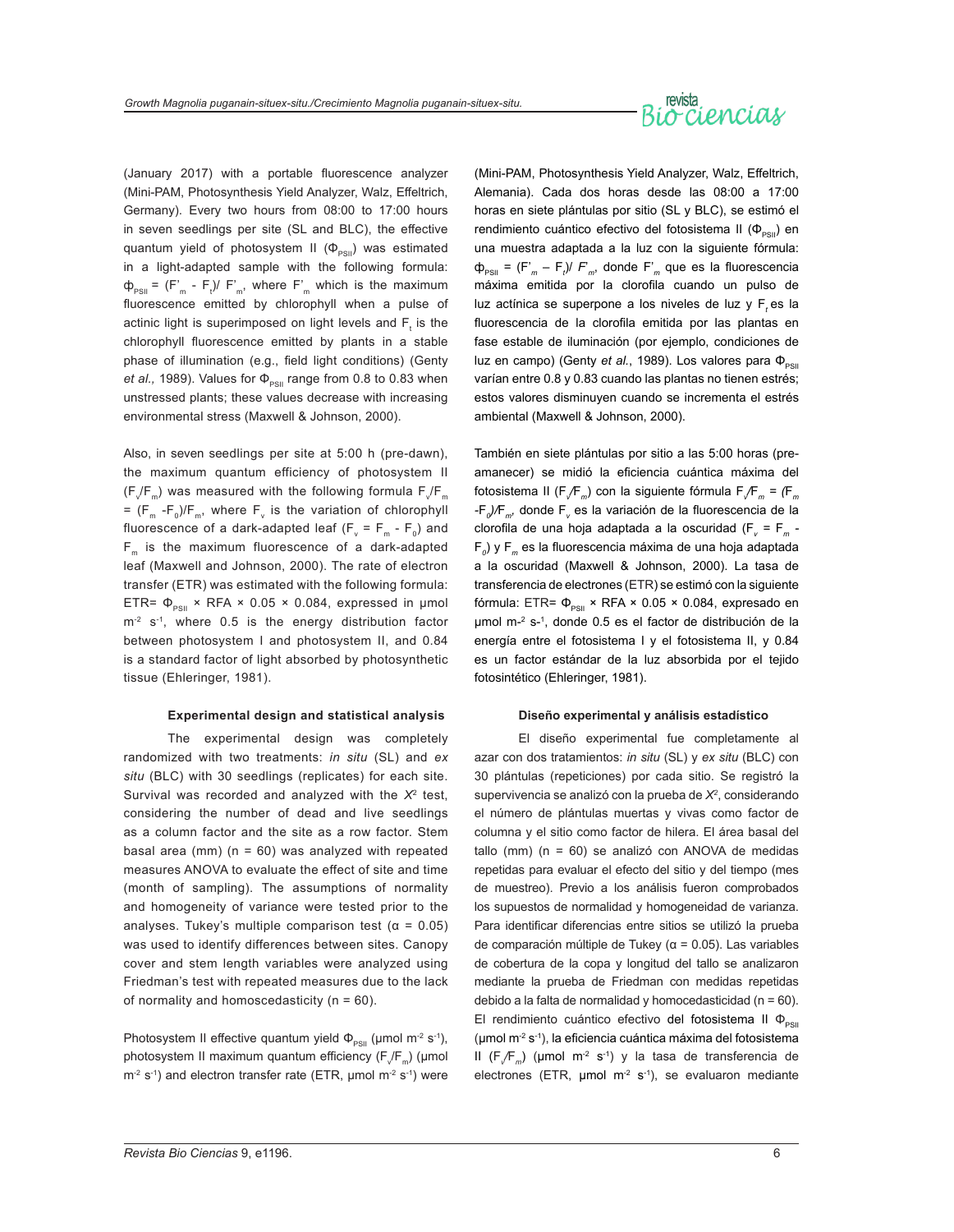**Growth**

**Results**



evaluated by repeated measures ANOVA (n = 14) with seven seedlings per site to assess the effect of site and time (sampling time). All analyses were performed with the statistical package Statistica version 7.0 (StatSoft Inc., 2004).

ANOVA de medidas repetidas (n = 14) con siete plántulas por sitio para evaluar el efecto del sitio y el tiempo (hora de muestreo). Todos los análisis fueron realizados con el paquete estadístico Statistica versión 7.0 (StatSoft Inc., 2004).

#### **Resultados**

#### **Crecimiento**

During the first three months after transplanting, it was observed that 100 % of the seedlings survived at both sites. At the end of the evaluation (six months after transplanting), survival analysis showed significant differences between sites (*X2* = 1784.5, *p* = ˂ 0.001). In the BLC (*ex situ*) 73 % of seedlings survived, in contrast to those in SL (*in situ*) where 97 % of seedlings survived.

Repeated measures ANOVA for seedling basal area growth revealed significant differences between locations (*F* = 341*, p* = ˂ 0.01). At the SL site, the basal area of seedlings increased on average 68.8 % compared to that of seedlings at the BLC site. The time × site interaction showed no statistical differences (*F* = 1.75, *p* = ˃ 0.05 and *F* = 0.17, *p*   $=$  > 0.05) (Table 1).

The variable cover also showed differences between sites ( $X^2$  = 143.56,  $p =$  < 0.001), at the SL site seedlings increased canopy cover by 61.1 %, in contrast to the BLC site (Table 1). The variable stem length also revealed significant differences ( $X^2$  = 108.58,  $p$  = < 0.000), seedlings at SL showed 18.7 % greater height compared to seedlings at the BLC site (Table 1).

Durante los tres primeros meses después del trasplante se observó que sobrevivieron el 100 % de las plántulas en ambos sitios. Al final de la evaluación (seis meses después del trasplante), el análisis de la supervivencia mostró diferencias significativas entre sitios (*X2* = 1784.5, *p* = ˂ 0.001). En el BLC (*ex situ*) sobrevivieron el 73 % plántulas, en contraste con las de SL (*in situ*) donde el 97 % de las plántulas sobrevivió.

El ANOVA de medidas repetidas para el crecimiento del área basal de las plántulas reveló diferencias significativas entre localidades ( $F = 341$ ,  $p = 6.01$ ). En el sitio SL el área basal de las plántulas aumentó en promedio 68.8 % en comparación con el de las plántulas del sitio BLC. La interacción tiempo × sitio no mostró diferencias estadísticas (*F* = 1.75, *p* = ˃ 0.05 y *F* = 0.17, *p* = ˃ 0.05) (Tabla 1).

La variable cobertura también mostró diferencias entre sitios (*X2* = 143.56, *p* = ˂ 0.001), en el sitio SL las plántulas incrementaron la cobertura de la copa en 61.1 %, en contraste con el sitio BLC (Tabla 1). La variable longitud del tallo también reveló diferencias significativas (*X2* = 108.58, *p* = ˂ 0.000), las plántulas en SL mostraron 18.7 % mayor altura en comparación con las plántulas del sitio BLC (Tabla 1).

| Tabla 1.                                                                                    |
|---------------------------------------------------------------------------------------------|
| Promedio (± EE) de las variables de crecimiento (cobertura de la copa, longitud del tallo y |
| área basal del tallo) de plántulas de Magnolia pugana in situ y ex situ.                    |
|                                                                                             |

| Table 1.                                                                                  |
|-------------------------------------------------------------------------------------------|
| Average (± SE) of the growth variables (cover, stem length and basal area of the stem) of |
| Magnolia pugana seedlings in situ and ex situ.                                            |

| <b>Site</b>                     | Coverage $(cm-2)$ | Stem length (cm) | Stem basal area (mm-2) |
|---------------------------------|-------------------|------------------|------------------------|
| San Lorenzo (in situ)           | $815.1$ , ± 39.3  | $28.54 \pm 0.6$  | $7.44 \pm 0.18$        |
| Bosque Los Colomos<br>(ex situ) | $498.2 + 22.1$    | $20.2n \pm 0.5$  | $5.26$ , ± 0.15        |

Different letters indicate significant differences for each variable according to Tukey's test (*p* ˂ 0.05).

Letras diferentes indican diferencias significativas para cada variable según la prueba de Tukey (*p* ˂ 0.05).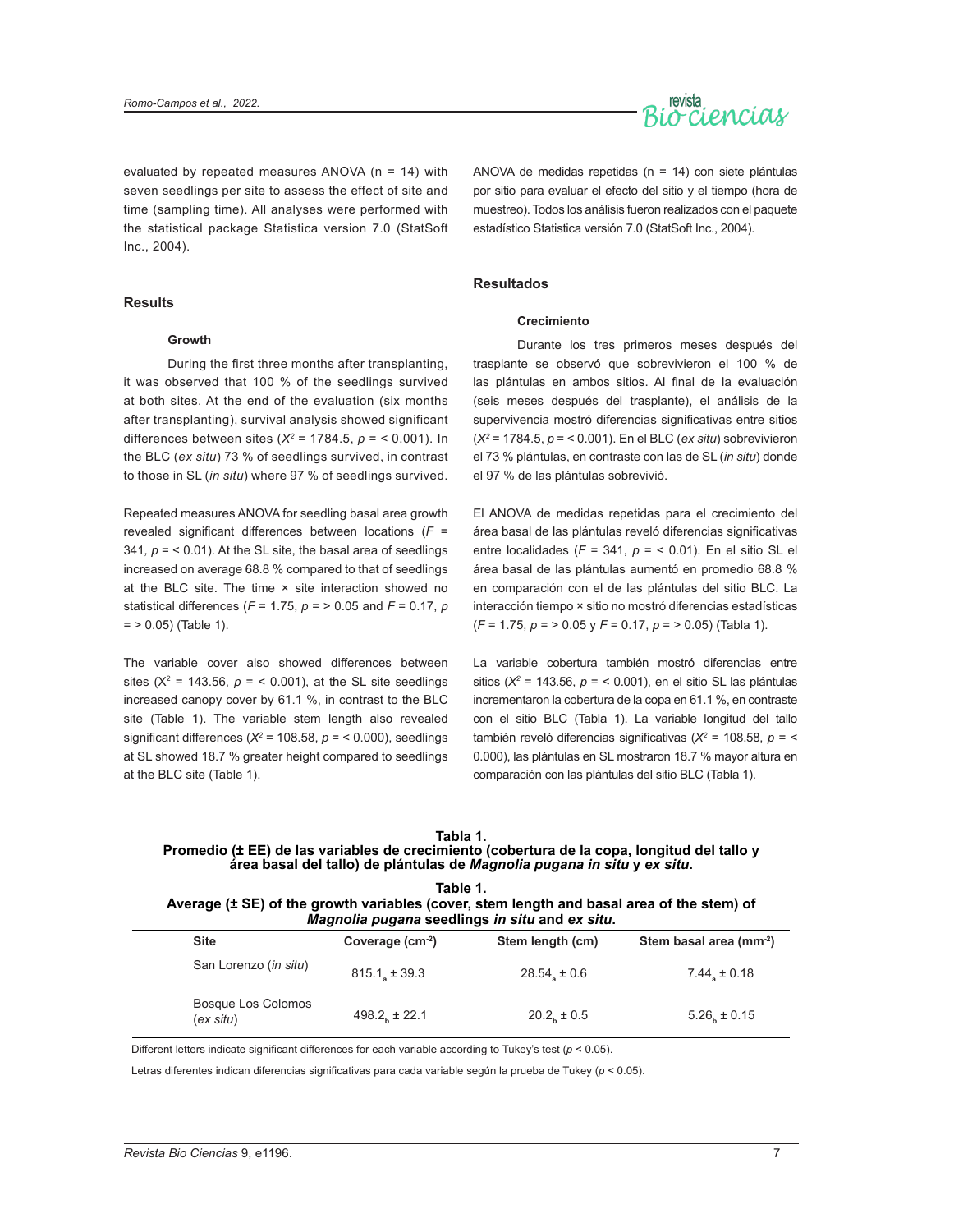# revista<br>Bio<sup>ci</sup> pncias

#### **Chlorophyll fluorescence**

The maximum quantum yield of photosystem II  $\Phi_{\text{p}q}$ showed statistical differences  $(F = 61.1, p = 6.0001)$ . In *Magnolia pugana* seedlings from the BLC site, it was lower (0.626,  $\pm$  0.01) than in the SL site (0.778 ± 0.01). Repeated measures analysis of variance of the effective photosynthetic efficiency of  $\Phi_{PSII}$  revealed significant differences by site effect (*F* = 17.77, *p* = ˂ 0.001). The  $\Phi_{\text{post}}$  in seedlings from the SL site showed 20.7 % more quantum yield than those from the BLC site (Fig. 1). Differences by sampling time were also revealed; the lowest photosynthetic efficiency occurred at 16:00 h (0.4788 µmol m<sup>-2</sup> s<sup>-1</sup>). The site  $\times$  sampling time interaction revealed no statistical differences (*F* = 0.59,  $p = > 0.5$ ).

In electron transfer rate (ETR) we also found significant differences  $(F = 17.62, p < 0.01)$  by site effect. Seedlings from the SL site showed 82.4 % more ETR  $(20.8<sub>a</sub> \pm 2.6)$  in contrast to those from the BLC site  $(17.3<sub>b</sub> \pm 1.9)$ . There were also differences by sampling time (*F* = 92.54, *p* ˂ 0.0001). Between 12:00 and 16:00

#### **Fluorescencia de la clorofila**

El rendimiento cuántico máximo del fotosistema II ΦPSII mostró diferencias estadísticas (*F* = 61,1, *p* = ˂ 0.0001). En las plántulas de *Magnolia pugana* del sitio BLC fue menor (0.626**b** ± 0.01) que en el sitio SL (0.778**<sup>a</sup>** ± 0.01). El análisis de varianza de medidas repetidas de la eficiencia fotosintética efectiva del  $\Phi_{PSII}$ , reveló diferencias significativas por efecto del sitio (*F* = 17.77, *p* = < 0.001). El Φ<sub>psii</sub> en las plántulas del sitio SL mostraron 20.7 % más rendimiento cuántico que las del sitio BLC (Figura 1). También se revelaron diferencias por la hora de muestreo; la eficiencia fotosintética más baja se presentó a las 16:00 h (0.4788 umol m<sup>-2</sup> s<sup>-1</sup>). La interacción sitio × hora de muestreo no reveló diferencias estadísticas  $(F = 0.59, p = 0.5)$ .

En la tasa de transferencia de electrones (ETR) también encontramos diferencias significativas (*F* = 17.62, *p* ˂ 0.01) por efecto del sitio. Las plántulas del sitio SL mostraron 82.4 % más ETR (20.8**<sup>a</sup>** ± 2.6) en contraste con las del sitio BLC (17.3<sub>b</sub> ± 1.9). También hubo diferencias por la hora de muestreo (*F* = 92.54, *p* ˂ 0.0001). Entre las 12:00 y las 16:00 horas se registró la mayor tasa de transferencia de



**Figure 1.** Average (± SE) of the effective photosynthetic efficiency of photosystem II Φ<sub>PSII</sub> (µmol m<sup>-2</sup> s<sup>-1</sup>) in *Magnolia pugana* **seedlings transplanted in two sites: San Lorenzo (***in situ***) and Bosque Los Colomos (***ex situ***).**  Different letters indicate significant differences according to Tukey's test (*p* ˂ 0.05).

Figura 1. Promedio (± EE) de la eficiencia fotosintética efectiva del fotosistema II Φ<sub>PSII</sub> (µmol m<sup>-2</sup> s<sup>-1</sup>) en plántulas *Magnolia pugana* **trasplantadas en dos sitios: San Lorenzo (***in situ* **y Bosque Los Colomos (***ex situ***).**  Letras diferentes indican diferencias significativas según la prueba de Tukey´s (*p* ˂ 0.05).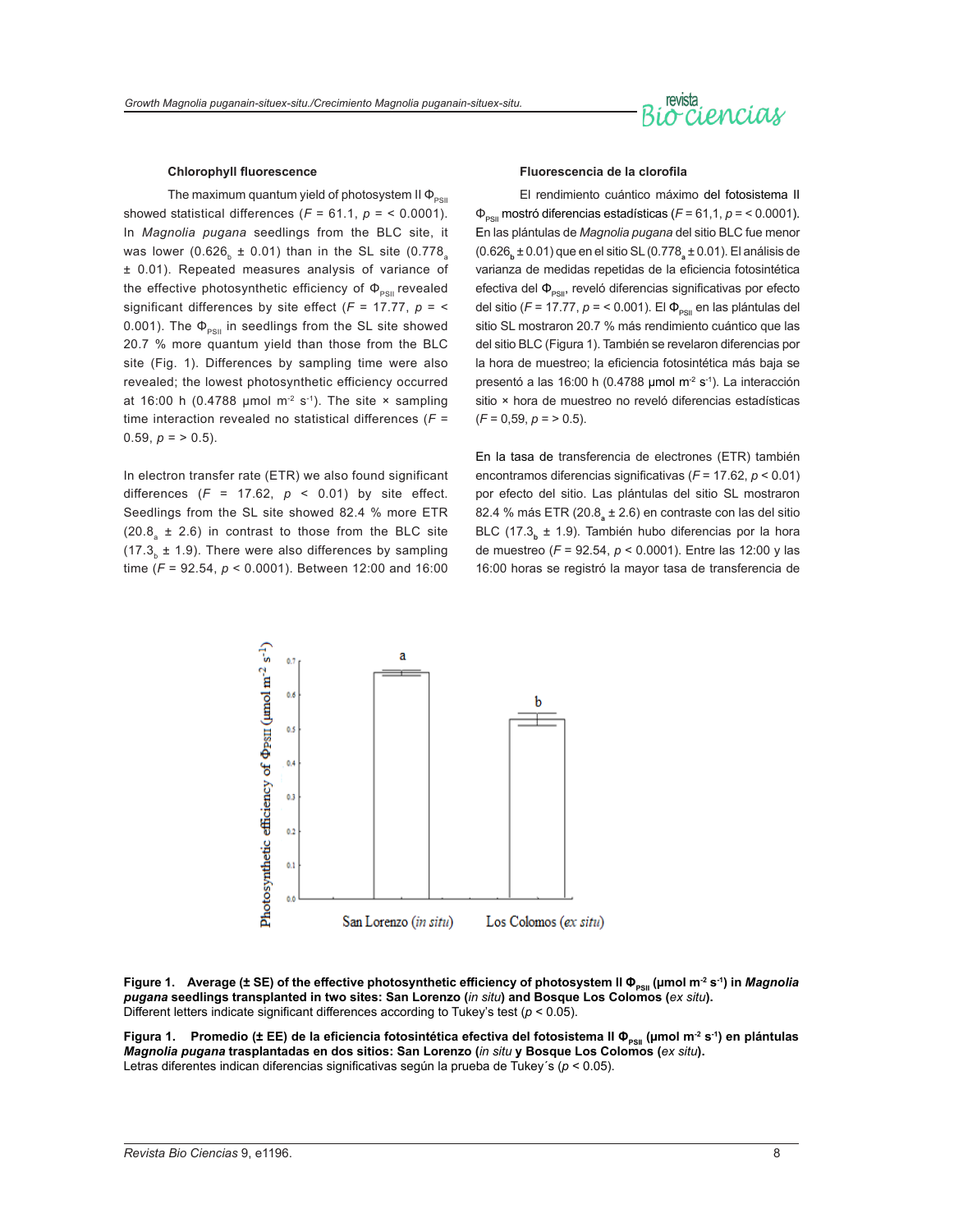



**Figure 2.** Average (± SE) of the electron transfer rate (µmol m<sup>2</sup> s<sup>-1</sup>) in *Magnolia pugana* seedlings transplanted in **two sites: San Lorenzo (***in situ***) dotted line and Bosque Los Colomos (***ex situ***) continuous line.**  Different letters indicate significant differences for each variable according to Tukey's test (*p* ˂ 0.05).

Figura 2. Promedio (± EE) de la tasa de transferencia de electrones (umol m<sup>-2</sup> s<sup>-1</sup>) en plántulas de *Magnolia pugana* **en dos sitios: San Lorenzo (***in situ***) en línea punteada y Bosque Los Colomos (***ex situ***) en línea continua.**  Letras diferentes indican diferencias significativas según la prueba de Tukey's ( $p < 0.05$ ).

hours, the highest electron transfer rate was recorded. We found differences by site  $\times$  sampling time interaction (*F* = 16.47, *p* ˂ 0.001), ETR increased in the hours with the highest solar radiation from 12:00 hours and up to 16:00 hours, but at the BLC site seedlings decreased ETR in the last two sampling hours, in contrast to those in SL (Figure 2).

#### **Discussion**

Both *in situ* and *ex situ* conservation of endangered species require knowledge of the survival and growth of the species under study to obtain basic biological information as a preliminary step in protection actions (IUCN, 2012). Survival is one of the main factors affecting the regeneration of plant populations (Elzinga *et al.,* 2001), and also represents an important measure to evaluate the success of conservation programs for endangered populations (Ramírez-Herrera *et al.,* 2005). One of the main objectives of *ex situ* conservation is to avoid the extinction of endangered populations as an effort to improve and increase conservation programs (Maunder & Byers*,* 2005). In this work, we found that

electrones. Encontramos diferencias por la interacción sitio × hora de muestreo (*F* = 16.47, *p* ˂ 0.001), la ETR aumentó en las horas con mayor radiación solar de las 12:00 horas y hasta las 16:00 horas, pero en el sitio BLC las plántulas disminuyeron la ETR en las dos últimas horas de muestreo, en contraste con las de SL (Figura 2).

#### **Discusión**

Tanto la conservación *in situ* como la *ex situ* de especies en peligro de extinción, requieren del conocimiento de la supervivencia y crecimiento de las especies en estudio para obtener información básica de la biología como paso previo en acciones de protección (IUCN, 2012). La supervivencia es uno de los factores principales que afectan la regeneración de poblaciones de plantas (Elzinga *et al*., 2001), además, representa una medida importante para evaluar el éxito en programas de conservación de poblaciones en peligro de extinción (Ramírez-Herrera *et al*., 2005). Uno de los principales objetivos de la conservación *ex situ* es evitar la extinción de poblaciones en peligro como un esfuerzo para mejorar y aumentar los programas de conservación (Maunder & Byers, 2005). En este trabajo encontramos que en condiciones *in situ*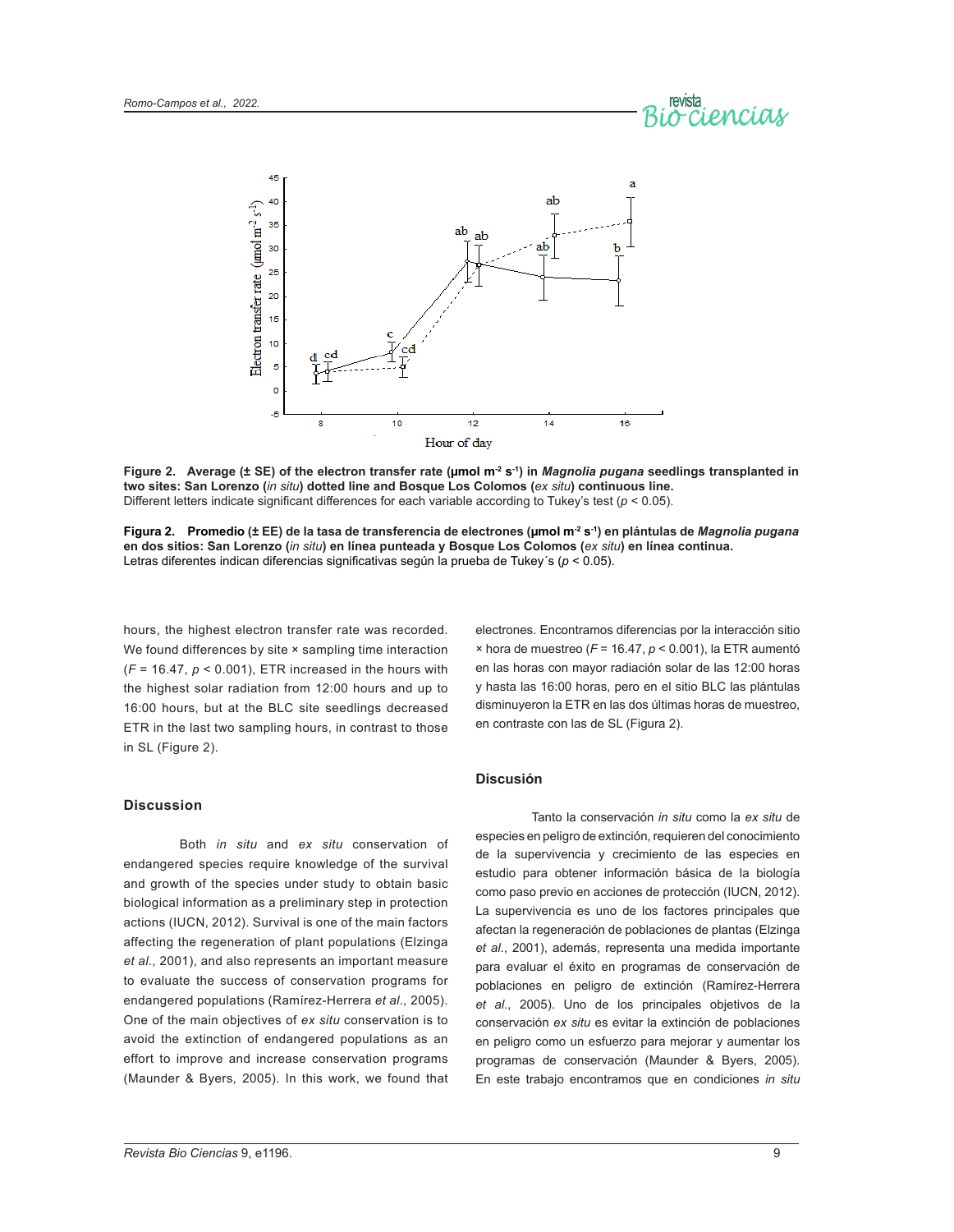

*in situ* conditions (San Lorenzo) had higher survival than *ex situ* (Bosque Los Colomos). These results are consistent with those reported by Restrepo & Cardona (2011), who carried out plantations with juveniles of five endemic species of the *Magnolia* genus with contrasting environmental site conditions, with greater survival and growth in conditions similar to their natural habitat.

Plant growth depends on its ability to capture resources such as light and nutrients (Tilman, 1985). The growth of the basal area and stem height is considered as an indicator of the morpho-physiological quality of seedlings (Restrepo & Cardona, 2011). In this work, seedlings established *in situ* conditions showed greater growth in basal area and stem length and therefore a greater competitive ability than those grown in *ex situ*  conditions. These results agree with those obtained by García-Castro *et al*. (2018) who studied under greenhouse conditions, the relative growth rate of *Magnolia pugana* seedlings obtained from seeds with *in situ* and *ex situ* provenance and found that seedlings from *in situ* populations had higher growth in contrast to seedlings with *ex situ* provenance.

The capture of solar radiation by the canopy affects plant productivity (Lambers & Poorter, 1992). This measure can also predict the direction that the plant community may follow (Tilman, 1987), where competition for resources determines the abundance of species (Mouquet *et al.,* 2002). In this work, *in situ* seedlings showed greater canopy cover than those in *ex situ*  conditions, which implies greater solar radiation capture area and therefore better photosynthetic performance in seedlings established in their original distribution area.

Chlorophyll fluorescence can be used as a tool to evaluate the adaptive capacity of plants in different environmental conditions (Cavender-Bares & Bazzaz, 2004). The maximum photosynthetic efficiency of photosystem II (F $_{\rm v}/$ F $_{\rm m}$ ) in a healthy plant presents values between 0.8 and 0.83, the decrease of this value indicates that there are processes of inactivation of photosystem II by some type of stress, also called photoinhibition (Ribeiro *et al.,* 2005). In this work in neither of the two populations of *Magnolia pugana* established values of 0.8 were reached, however, seedlings established in SL showed 19.5 % more photosynthetic efficiency (0.778

(San Lorenzo) hubo mayor supervivencia que en *ex situ*  (Bosque Los Colomos). Estos resultados concuerdan con lo que registraron Restrepo & Cardona (2011), los cuáles realizaron plantaciones con juveniles de cinco especies endémicas del género *Magnolia* con condiciones ambientales de sitio contrastantes, mayor supervivencia y crecimiento en condiciones similares a su hábitat natural.

El crecimiento de las plantas depende de su habilidad para capturar recursos como luz y nutrientes (Tilman, 1985). El crecimiento del área basal y altura del tallo está considerado como un indicador de la calidad morfofisiológica de plántulas (Restrepo & Cardona, 2011). En este trabajo las plántulas establecidas en condiciones *in situ* mostraron mayor crecimiento en el área basal y la longitud del tallo y por lo tanto una mayor habilidad competitiva que las que crecieron en condiciones *ex situ*. Estos resultados concuerdan con los obtenidos por García-Castro *et al.*  (2017) que estudiaron en condiciones de invernadero, la tasa de crecimiento relativo de plántulas de *Magnolia pugana* obtenidas de semillas con procedencia *in situ* y *ex situ*, y encontraron que las plántulas de poblaciones *in situ* tuvieron mayor crecimiento en contraste con las plántulas con procedencia *ex situ*.

La captura de radiación solar por la cobertura incide en la productividad de las plantas (Lambers & Poorter, 1992). Esta medida además puede predecir la dirección que pueden seguir las comunidades de plantas (Tilman, 1987), donde la competencia por recursos determina la abundancia de las especies (Mouquet *et al.*, 2002). En este trabajo las plántulas *in situ* mostraron mayor cobertura de copa que las que estuvieron en condiciones *ex situ*, lo anterior implica mayor área de captación de radiación solar y por lo tanto mejor desempeño fotosintético en las plántulas establecidas en su área de distribución original.

La fluorescencia de la clorofila puede ser utilizada como una herramienta para evaluar la capacidad de adaptación de plantas en diferentes condiciones ambientales (Cavender-Bares & Bazzaz, 2004). La eficiencia fotosintética máxima del fotosistema II (F*<sup>v</sup>* /F*m*) en una planta saludable presenta valores de entre 0.8 y 0.83, la disminución de este valor indica que hay procesos de inactivación del fotosistema II por algún tipo de estrés, también llamado fotoinhibición (Ribeiro *et al.*, 2005). En este trabajo en ninguna de las dos poblaciones de *Magnolia pugana* establecidas se alcanzaron valores de 0.8, sin embargo, las plántulas establecidas en SL mostraron 19.5 % más eficiencia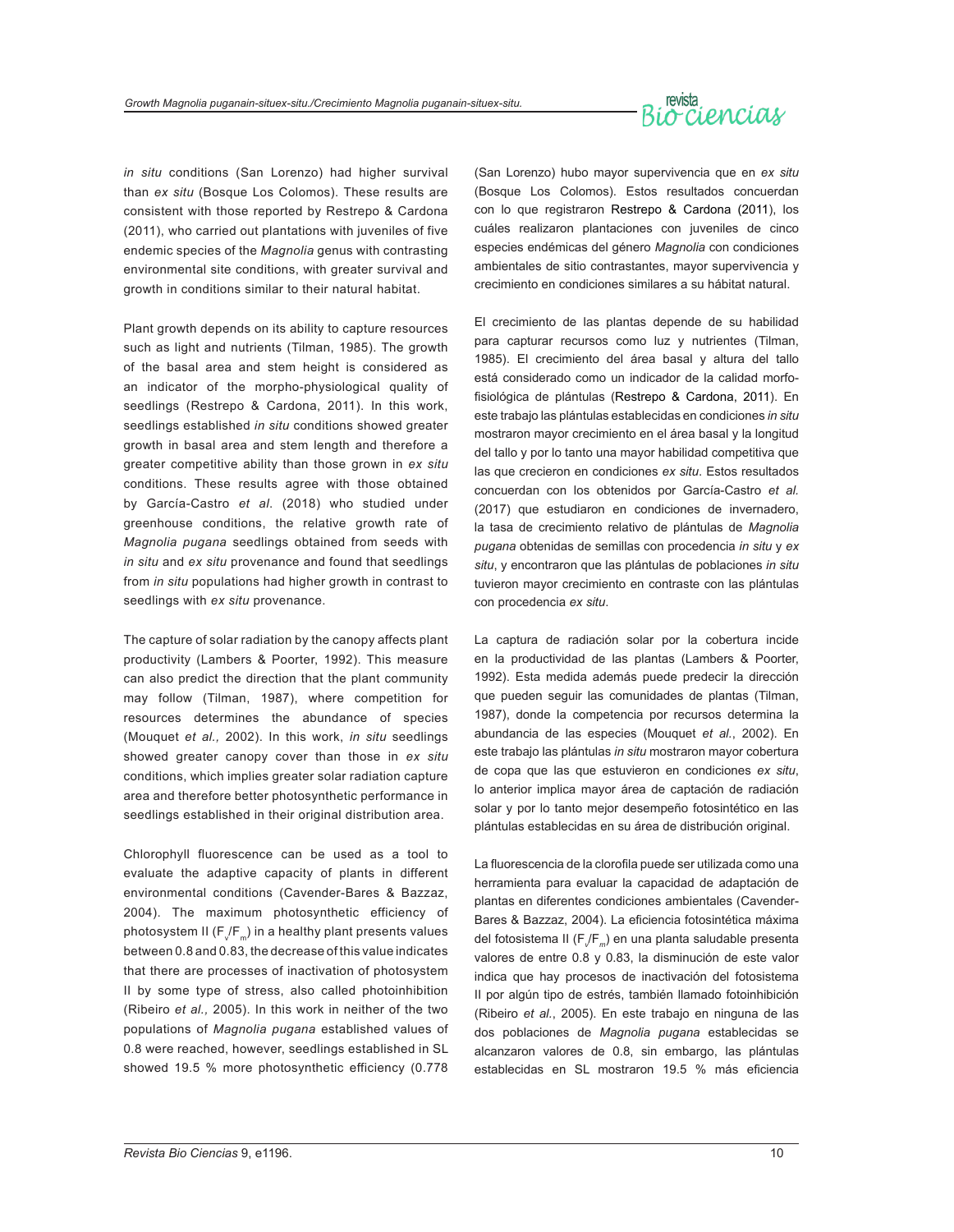

 $\mu$ mol m<sup>-2</sup> s<sup>-1</sup>), in contrast to that recorded in BLC (0.626)  $\mu$ mol m<sup>-2</sup> s<sup>-1</sup>), and therefore SL seedlings showed better photochemical performance than those established in BLC.

Techniques such as chlorophyll fluorescence provide basic insights into the fundamental mechanisms of photosynthesis and the effect of stress factors on plants that impact the decrease in photosynthetic efficiency of PSII (Φ<sub>psu</sub>) (Force *et al.*, 2003; Murchie & Lawson, 2013). Plants of the same species in different habitats show morphological and physiological changes to acclimate (Zhang et al., 2005).  $\Phi_{\text{psgn}}$  could decrease due to variation in environmental factors (Adams *&* Demming-Adams, 2004). In this work, the lower quantum yield was observed in *Magnolia pugana* seedlings established in *ex situ* conditions.

The electron transport rate (ETR) is a protective mechanism of the photosynthetic apparatus against a decrease in quantum efficiency (Flexas & Medrano 2002). High ETR values occur in response to increased quantum efficiency (Hernández-González *et al.,* 2020). In this work, the electron transport rate in SL seedlings (*in situ*) was significantly higher in the 16:00 hours sampling (Figure 2), in contrast to those in the BLC (*ex situ*); this means that *M. pugana* seedlings in SL showed a recovery of PSII, which could suggest that in the latter site they had greater tolerance to light.

The study of the growth of endangered species is crucial for the conservation of populations of endemic species. The conservation of populations of endangered native species is crucial to alleviate the decline of populations and requires knowledge of the ecophysiological attributes, so studies such as this one contribute to the knowledge and search for actions for the restoration of endangered riparian species.

#### **Conclusions**

*Magnolia pugana* seedlings transplanted at the San Lorenzo site (*in situ*) showed higher survival and better performance in growth and photosynthetic efficiency compared to seedlings transplanted at

fotosintética (0.778 µmol m<sup>-2</sup> s<sup>-1</sup>), en contraste con la registrada en BLC (0.626 µmol m<sup>-2</sup> s<sup>-1</sup>), y por lo tanto las plántulas de SL mostraron mejor desempeño fotoquímico que las que se establecieron BLC.

Técnicas como la fluorescencia de la clorofila proporcionan conocimientos básicos sobre los mecanismos fundamentales de la fotosíntesis y el efecto de factores de estrés sobre las plantas que inciden en la disminución en la eficiencia fotosintética del PSII (Φ<sub>PSII</sub>) (Force *et al.*, 2003; Murchie & Lawson, 2013). Plantas de la misma especie en hábitats diferentes muestran cambios morfológicos y fisiológicos para poder aclimatarse (Zhang *et al.*, 2005). Φ<sub>psu</sub>, podría disminuir por variación de los factores ambientales (Adams & Demming-Adams, 2004). En este trabajo se observó menor rendimiento cuántico en las plántulas de *Magnolia pugana* establecidas en condiciones *ex situ*.

La tasa de transporte de electrones (ETR) es un mecanismo de protección del aparato fotosintético ante la disminución de la eficiencia cuántica (Flexas & Medrano, 2002). Valores altos de ETR se presentan como respuesta al aumento en la eficiencia cuántica (Hernández-González *et al*., 2020). En este trabajo, la tasa de transporte de electrones en las plántulas de SL (*in situ*) fue significativamente mayor en el muestreo de las 16:00 horas (Figura 2), en contraste con las del BLC (*ex situ*); lo anterior significa que las plántulas de *M. pugana* en SL mostraron una recuperación del PSII, lo que podría sugerir que en este último sito éstas tuvieron mayor tolerancia a la luz.

El estudio del crecimiento de las especies en peligro de extinción es crucial para la conservación de poblaciones de especies endémicas. La conservación de poblaciones de especies nativas en peligro de extinción es crucial para paliar la disminución de las poblaciones y requiere del conocimiento de los atributos ecofisiológicos, por lo que estudios como el presente contribuyen en el conocimiento y búsqueda de acciones para la restauración de especies riparias en peligro de extinción.

#### **Conclusiones**

Las plántulas de *Magnolia pugana* trasplantadas en el sitio San Lorenzo (*in situ*) mostraron mayor supervivencia y mejor desempeño en el crecimiento y la eficiencia fotosintética en comparación con las plántulas trasplantadas en el Bosque Los Colomos (*ex situ*). Es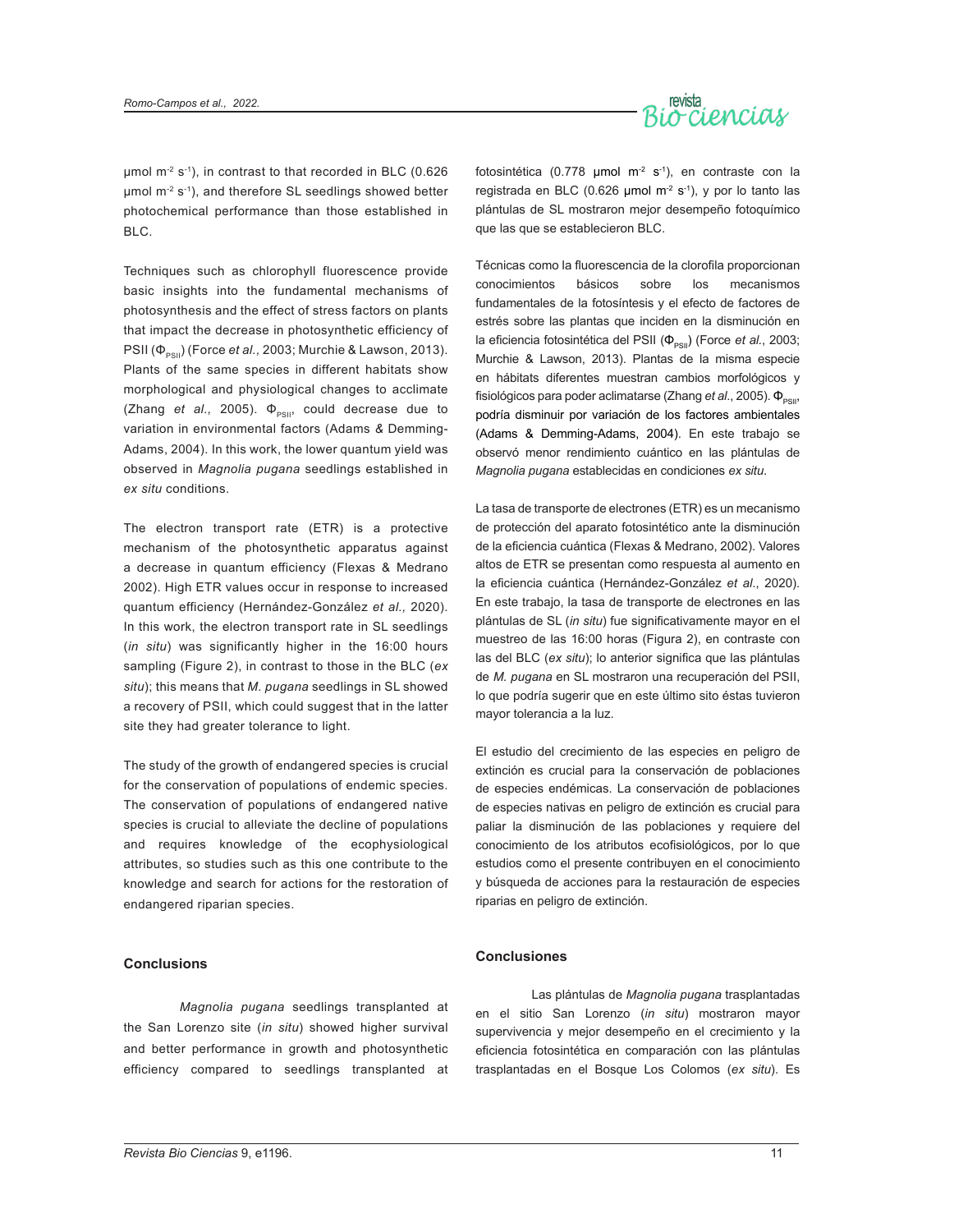# revista  $\sim$ ciencial

Bosque Los Colomos (*ex situ*). It is important to continue these studies because the information generated contributes to knowledge for decision making regarding the establishment of *Magnolia pugana* plantations for conservation and restoration purposes.

#### **Acknowledgments**

To Ismael Sotelo in charge of the Bosque Los Colomos Urban Park and Mr. Palomino Suárez for allowing the reforestation at Rancho La Sauceda on the La Virgen River in San Lorenzo.

#### **Conflict of interest**

The authors declare that they have no conflicts of interest.

#### **Contribution by author**

Rosa de Lourdes Romo Campos: study proposal, experimental design, statistical analysis of data, proofreading. Adriana Natividad Avendaño López: data recording and data analysis. Noemí Saraí Ascencio Suárez: sampling of seedlings at San Lorenzo site, data recording. Blanca Elizabeth Peña López: sampling of seedlings at Bosque Los Colomos site. María Marcela Güitrón López: data recording and proofreading.

importante dar continuación a estos estudios debido a que la información generada contribuye al conocimiento para la toma de decisiones, respecto al establecimiento de plantaciones de *Magnolia pugana* para fines de conservación y restauración.

#### **Agradecimientos**

A Ismael Sotelo encargado del Parque Urbano Bosque Los Colomos y al Sr. Palomino Suárez por permitir la reforestación en el Rancho La Sauceda sobre el Río La Virgen en San Lorenzo.

#### **Conflicto de intereses**

Los autores declaran no tener conflicto de intereses.

#### **Contribución por autor**

Rosa de Lourdes Romo Campos: propuesta del estudio, diseño experimental, análisis estadísticos de datos, corrección del escrito. Adriana Natividad Avendaño López: registro de datos y análisis de datos. Noemí Saraí Ascencio Suárez: muestreo de plántulas en sitio San Lorenzo, registro de datos. Blanca Elizabeth Peña López: muestreo de plántulas en sitio Bosque Los Colomos. María Marcela Güitrón López: registro de datos y corrección del escrito.

#### **References**

- Acevedo-Rosas, R., Hernández-Galaviz, M., & Cházaro-Basáñez, M. (2008). Especies de plantas vasculares descritas de las barrancas aledañas a la ciudad de Guadalajara y de Río Blanco, Jalisco, México. *Polibotánica*, (26), 1-38. <https://www.encb.ipn.mx/assets/files/encb/docs/polibotanica/revistas/pb26/plant.pdf>.
- Adams, W. W., & Demming-Adams, B. (2004). Chlorophyll fluorescence as a tool to monitor plant response to the environment. En Papageorgiou, G. C. & Govindjee *Advances in Photosynthesis and Respiration*. Ed. Springer: [https://doi.org/10.1007/978-1-4020-3218-9\\_22](https://doi.org/10.1007/978-1-4020-3218-9_22)
- Ashraf, M., & Harris, P. J. C. (2013). Photosynthesis under stressful environments: An overview. *Photosynthetica,* 51(2), 163–190.<https://doi.org/10.1007/s11099-013-0021-6>
- Cavender-Bares, J., & Bazzaz, F. A. (2004). From leaves to ecosystems: using chlorophyll fluorescence to assess photosynthesis and plant function in ecological studies. In: Papageorgiou, G. C. & Govindjee. Chlorophyll a Fluorescence: A Signature of Photosynthesis. *Springer*, Dordrecht, Holland, 737–755 pp. [https://doi.](https://doi.org/10.1007/978-1-4020-3218-9_29) [org/10.1007/978-1-4020-3218-9\\_29](https://doi.org/10.1007/978-1-4020-3218-9_29)
- Cicuzza, D., Newton, A. C., & Oldfield, S. (2007). Red List of Magnoliaceae. Fauna & Flora International. Cambridge, UK, 52 pp. <https://portals.iucn.org/library/sites/library/files/documents/RL-2007-001.pdf>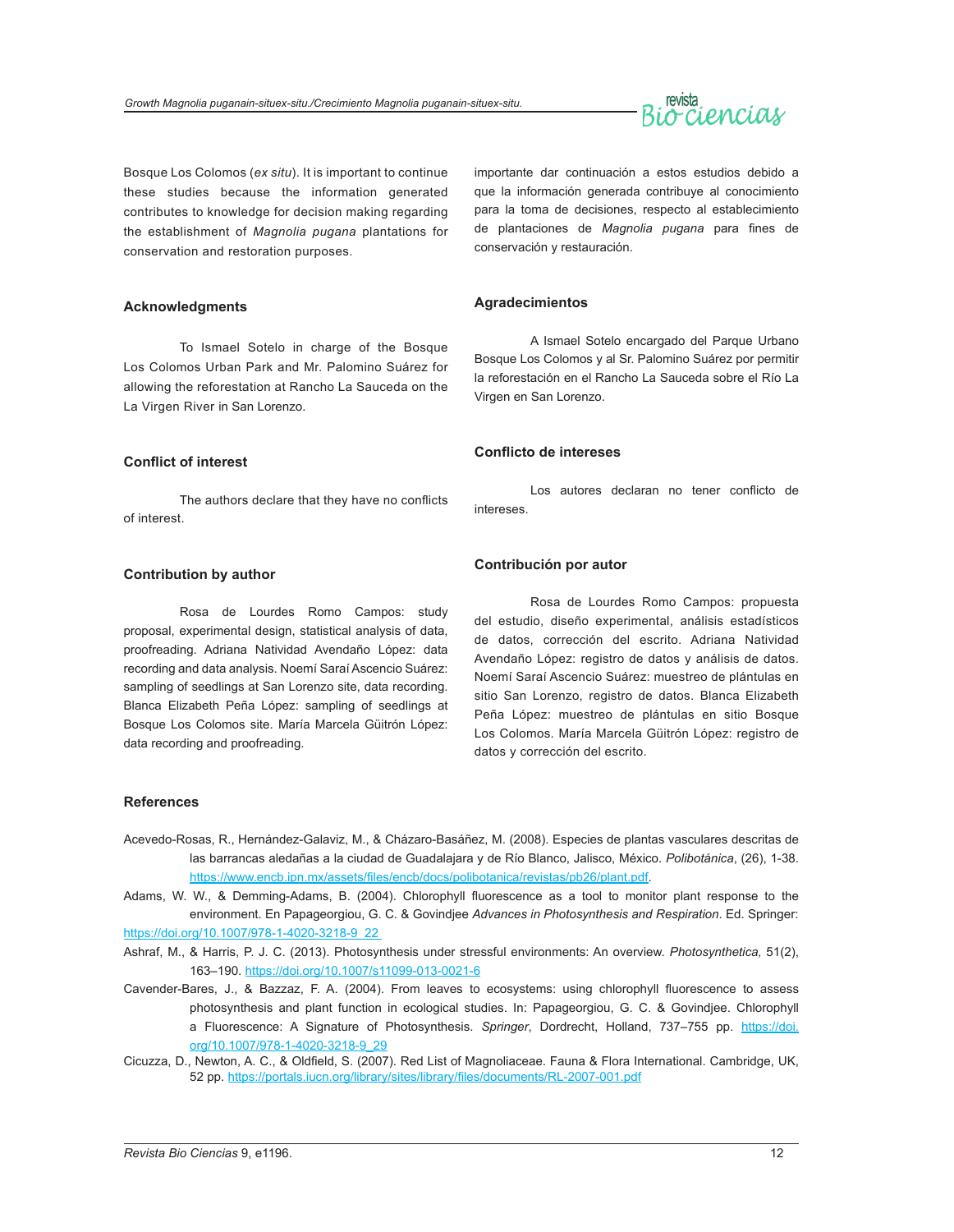

- Dawson, I. K., Guariguata, M. R., Loo, J., Weber, C. J., Lengkeek, A., Bush, D., Cornelius, J., Guarino, L., Kindt, R. Orwa, C., Russell, J., & Jamnadass, R. (2013). What is the relevance of smallholders´ agroforestry systems for conserving tropical tree species and genetic diversity in circa situm, in situ and ex situ settings? A review. *Biodiversity and Conservation*, 22(2), 301-324. <https://doi.org/10.1007/s10531-012-0429-5>.
- Ehleringer, J. (1981). Leaf absorptances of Mohave and Sonoran Deserts plants. *Oecologia,* 49, 366-370. [https://doi.](https://doi.org/10.1007/BF00347600) [org/10.1007/BF00347600](https://doi.org/10.1007/BF00347600)
- Elzinga, C. L., Salzer, D. W., Willoughby, J. W., & Gibbs, J. P. (2001). Monitoring Plant and Animal Populations. *Blackwell Science*, Inc., UK, 360 pp.
- Flexas, J., & Medrano, H. (2002). Drought-inhibition of photosynthesis in C3 plants: stomatal and non-stomatal limitation revisited. *Annals of Botany*, 89(2), 183–189. <https://doi.org/10.1093/aob/mcf027>
- Force, L., Critchley, C., & van Rensen, J. J. S. (2003). New fluorescence parameters for monitoring photosynthesis in plants. *Photosynthesis. Research*, 78, 17.<https://doi.org/10.1023/A:1026012116709>
- García-Castro, K., Romo-Campos, R., Jacobo-Pereira, C., & Gómez-Rubio, R. (2017). Tasa relativa de crecimiento en plántulas de dos poblaciones de *Magnolia pugana* (Magnoliaceae) en distintos niveles de luz y fertilidad del suelo. *Revista de Biología Tropical,* 66(2), 622-633. <https://dx.doi.org/10.15517/rbt.v66i2.33394>.
- Genty, B., Briantais, J-M., & Baker, N. R. (1989). The relationship between the quantum yield of photosynthetic electron transport and quenching of chlorophyll fluorescence. *Biochimica et Biophysica Acta,* 990(1), 87-92. [https://doi.](https://doi.org/10.1016/S0304-4165(89)80016-9) [org/10.1016/S0304-4165\(89\)80016-9](https://doi.org/10.1016/S0304-4165(89)80016-9)
- González-Elizondo, S. M., González-Elizondo, M., Tena-Flores, J. A., Ruacho-González, L., & López-Enríquez, I. L. (2012). Vegetación de la Sierra Madre Occidental, México: una síntesis. *Acta Botánica Mexicana,* 100, 351–404. [https://](https://doi.org/10.21829/abm100.2012.40) [doi.org/10.21829/abm100.2012.40](https://doi.org/10.21829/abm100.2012.40)
- González-Hernández A. L., Navarrete-Heredia, J. L., Quiroz-Rocha, J. A., & Deloya, D. (2015). Coleópteros necrócolos (Scarabaeidae: Scarabaeinae, Silphidae y Trogidae) del Bosque Los Colomos, Guadalajara, Jalisco, México. *Revista Mexicana de Biodiversidad,* 86(3), 764-770. <https://doi.org/10.1016/j.rmb.2015.07.006>
- Hernández-González, O., Romo-Campos, R. L., Muñiz-Castro, M. A., & Flores, J. (2020). Light and irrigation effects on chlorophyll fluorescence depend on seedling provenance in *Magnolia pugana* endemic of Mexico. *Flora*, 271, 151684.<https://doi.org/10.1016/j.flora.2020.151684>
- INEGI. (1981). Síntesis geográfica de Jalisco. Ed. Secretaría de Programación y Presupuesto.
- IUCN (Unión Internacional para la Conservación de la Naturaleza). (2012). Categorías y criterios de la Lista Roja de la UICN. Ed. UICN. 17. <https://portals.iucn.org/library/sites/library/files/documents/RL-2001-001-2nd-Es.pdf>
- Jacobo-Pereira, C., Romo-Campos, R., & Flores, J. (2016). Germinación de semillas de *Magnolia pugana* (Magnoliaceae), especie endémica y en peligro de extinción del occidente de México. *Botanical Science*, 94(3), 575-584. [https://](https://dx.doi.org/10.17129/botsci.512) [dx.doi.org/10.17129/botsci.512](https://dx.doi.org/10.17129/botsci.512)
- Jara-Arce, R. A., & Orendain-Díaz, D. A. (2009). Caracterización de la composición y sanidad forestal del Bosque Los Colomos. En: Anaya, M., Cordero, V. O., Ramírez, Q. A. *and* Guerrero-Nuño, J. J. Bosque Los Colomos Guadalajara "Una Visión integral para su conservación". (pp. 205-216) Ed. Símbolos Corporativos, S.A. de C.V.
- Kitajima, K., & Fenner, M. (2000). Ecology of seedling regeneration. En: Fenner, M. Seeds: the ecology of regeneration in plant communities. (pp. 331.359), Ed. CAB International.<https://10.1079/9780851994321.0331>
- Lambers, H., & Poorter, H. (1992). Inherent variation in growth rate between higher plants: a search for physiological causes and ecological consequences. *Advances in Ecological Research*, 23, 187–261. [https://doi.org/10.1016/S0065-](https://doi.org/10.1016/S0065-2504(08)60148-8) [2504\(08\)60148-8](https://doi.org/10.1016/S0065-2504(08)60148-8)
- Li, D. Z., & Pritchard, H. W. (2009). The science and economics of *ex situ* plant conservation. *Trends Plant Science*, 14(11): 614–621. <https://10.1016/j.tplants.2009.09.005>
- Loza-Ramírez, L., & González-Salazar, A. (2009). Estudio del clima en el Bosque Los Colomos. En: Anaya, M., Cordero, V. O., Ramírez, Q. A. & Guerrero-Nuño, J. J. Bosque Los Colomos Guadalajara, «Una visión integral para su conservación». (pp. 137-169). Ed. Guadalajara: Símbolos Corporativos S.A. de C.V.
- Maxwell, K., & Johnson, G. N. (2000). Chlorophyll fluorescence—a practical guide. *Journal of Experimental of Botany*, 51(345), 659–668. <https://doi.org/10.1093/jexbot/51.345.659>.